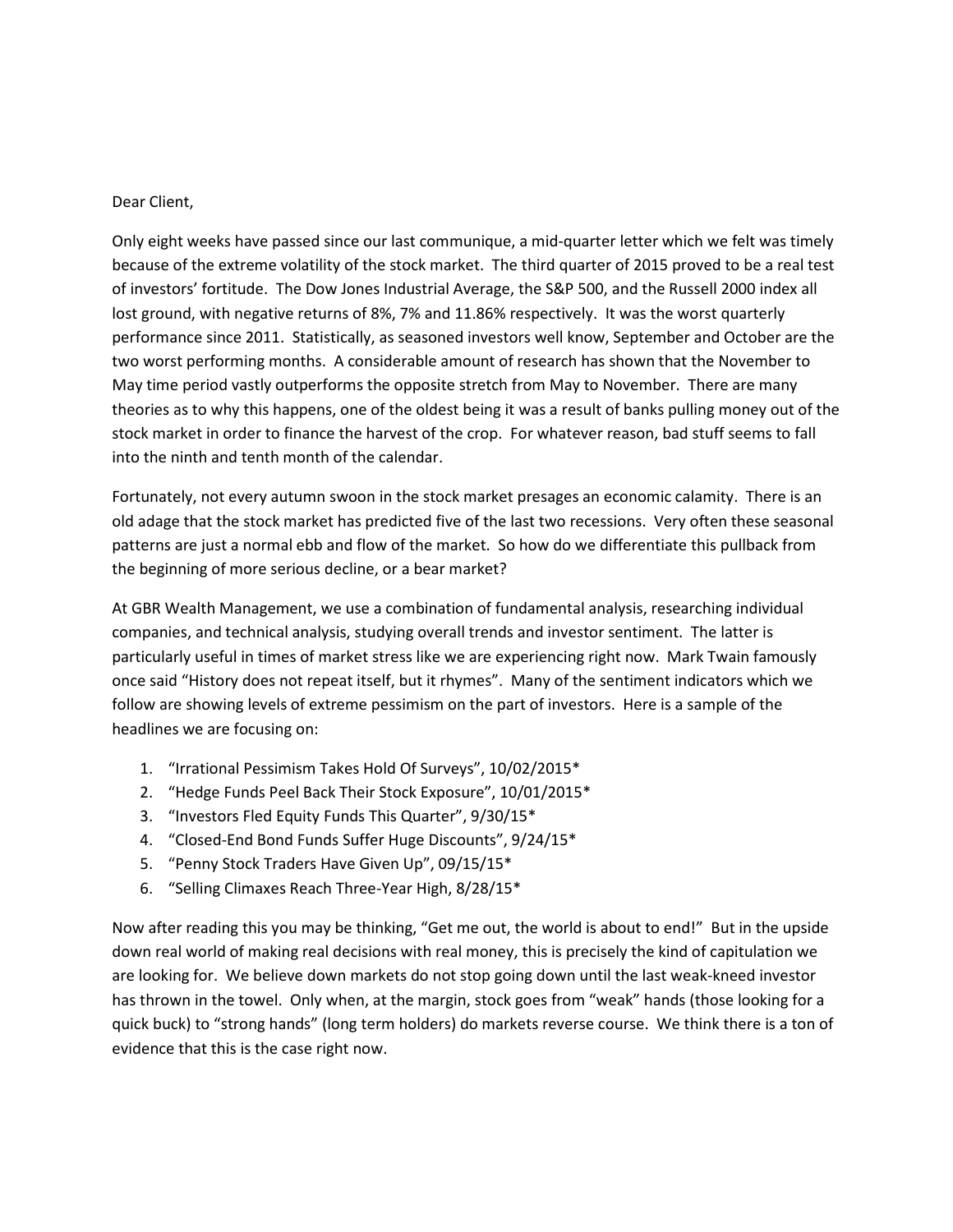Technical Analysis requires a completely unemotional outlook towards the market. It also requires that theory be backed up with historical evidence. Since history never exactly repeats itself, we study analogies of what has happened in the past and compare them to what is going on right now. With statistics, we can quantify how many times in the past the analogy led to a positive outcome at various intervals into the future. We try to look for patterns which "rhyme".

The details of the analogies are too complex to explore here, but suffice it to say that in a vast majority of the instances, the patterns we are seeing now have resulted in positive outcomes three, six and twelve months after they manifested themselves in the past. Of course, past experiences are no guarantee of future results, which is why we say "most" and not "all".

Investing is part art, part science. We believe that if we stick to our convictions, don't waver at every passing crisis or fad, own quality companies and focus on the long term, our odds of success increase dramatically.

The final quarter of the year is when we usually take steps to minimize the inevitable bill to Uncle Sam due next April. We will be harvesting losses and taking other steps to eliminate or defer taxes. If you have a tax-loss carryforward or a gain we are unaware of, please let us know so we can take it into account. Also, please let us know about any year end gifting plans. We look forward to serving you in the future.

## Regards,

**Samuel Gross, CFP®** Senior Vice President, Investments [Samuel.Gross@RaymondJames.com](mailto:Samuel.Gross@RaymondJames.com) www.GBRWealthManagement.com D 312.869.3862 // F 844.964.7756

**Joseph Brady** Senior Vice President, Investments Joseph.Brady@RaymondJames.com [www.GBRWealthManagement.com](mailto:Joseph.Brady@RaymondJames.com) D 312.869.3858 // F 844.964.7756

**Tonya Rasmussen, CFA** Financial Advisor [Tonya.Rasmussen@raymondjames.com](mailto:Tonya.Rasmussen@raymondjames.com) www.gbrwealthmanagement.com D 312.869.3863 // F 844-964-7756

550 W Washington Blvd, Suite 1050 Chicago, IL 60661



**RAYMOND JAMES®** 

\*Sundial Capital Research 12527 Central Avenue NE Suite 165 Blaine, MN 55434